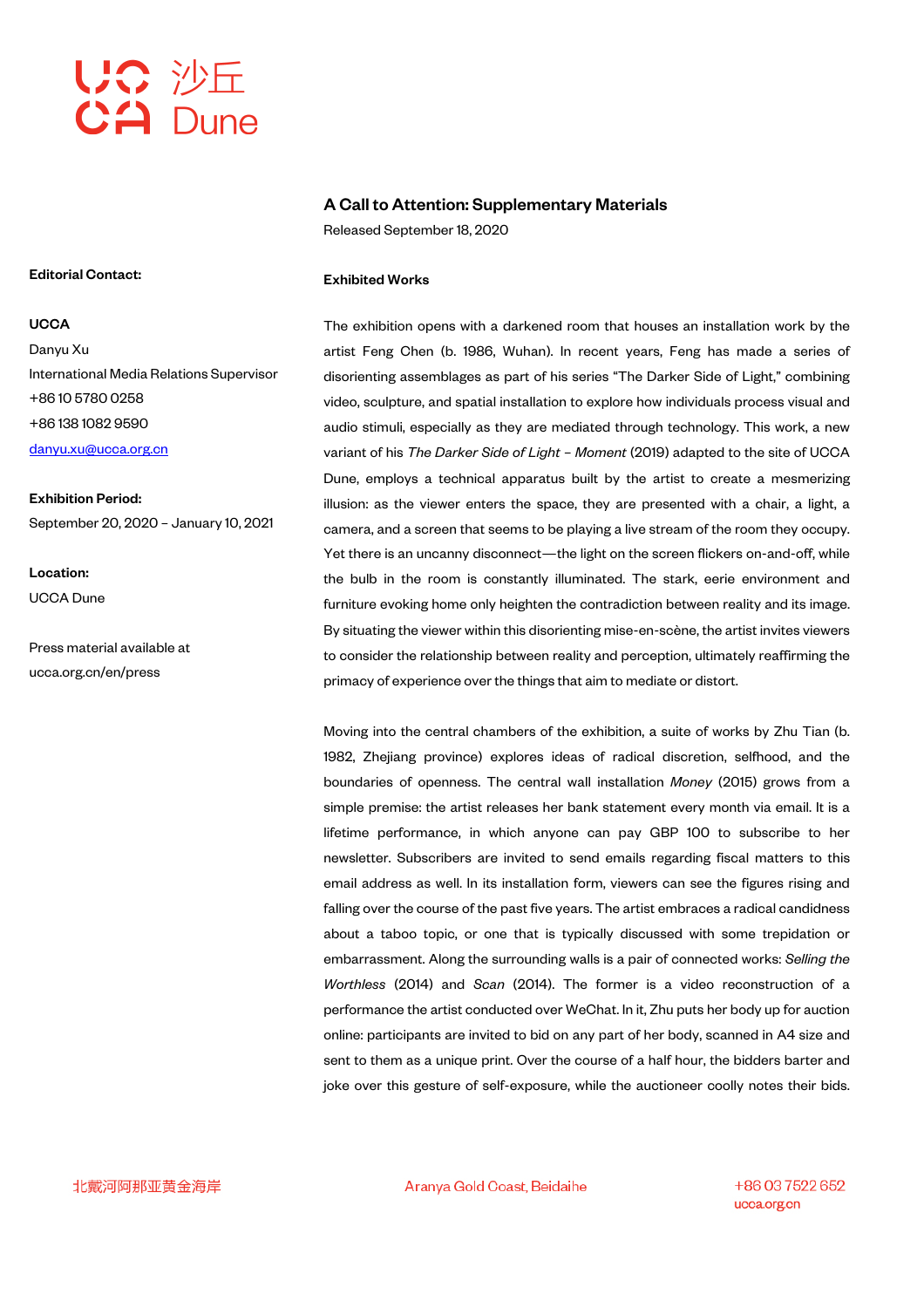# UC 沙丘<br>CA Dune

*Scan*, reproduced in a new version for this exhibition, serves as a companion piece to *Selling the Worthless*. In it, the artist prints images of herself scanning parts of her body onto glass planes that ring the two central galleries of UCCA Dune, denying the viewer the scanned images, but centering the artist and her bold gesture itself.

Shi Wanwan (b. 1982, Jiangsu province) has previously described his work as "action art and public art without the aim of producing images," often staging interventions within different communities to engage issues of discursive power, socioeconomic relations, and cultural memory. For "A Call to Attention," Shi Wanwan presents his new work *The Moonlight* (2020) for the first time. For this piece, Shi sought out the families of thirty so-called "left-behind children," children whose parents have sought work in other cities, often leaving behind their children behind to be raised by their grandparents or other relatives. He then invited them to contribute two components to the artwork: he asked the child to draw a picture of the moon, and the parents to record an audio message describing the moon and responding to the project. The two elements are then presented together in an ordered array of thirty self-contained aesthetic displays. A left-behind child himself, Shi has noted that the artwork has a very personal resonance for him. By foregrounding the creative contributions of others whose personal agency is constrained by economic circumstance, as well as the generational ripples this creates, Shi asks the viewer to consider questions of subjectivity within situations that are paradoxically both voluntary and implicitly coerced.

Two of the artists in the exhibition, Lee Mingwei and Nastja Säde Rönkkö, can be situated more directly in the tradition of relational aesthetics, a movement that emerged in the 1990s in which the viewer's participation ultimately creates the artwork itself. Lee Mingwei's work often takes the form of participatory installations that invite the viewer into moments of tenderness and self-reflection*. Letter to Oneself* (2020) is the sister work to the artist's *The Letter Writing Project* (1998 – present), now responding to recent world events. For this edition, Lee builds a writing chamber within one of the smaller galleries of UCCA Dune, in which three letter-holding shelves frame a writing table and desk looking out onto the ocean. The artist invites viewers to write a letter answering two key questions: In this moment, what makes you worry? What gives you hope? Viewers can choose to seal their letter or leave it unsealed, after which it is placed on the shelf for others to read. Like many of the his works, *Letter to Oneself* is an open call to the viewer—offering them the time and space to

Aranya Gold Coast, Beidaihe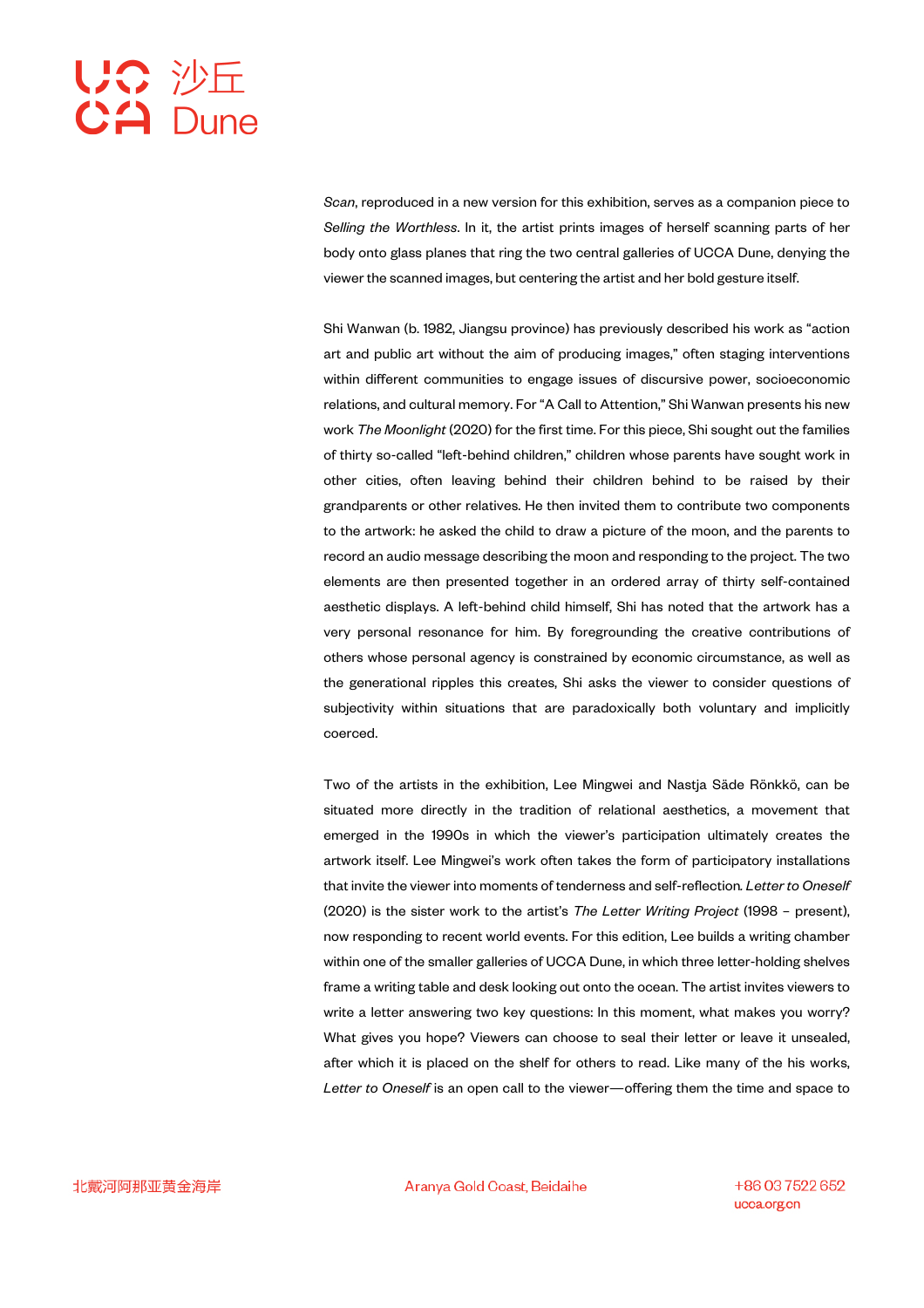# UC 沙丘<br>CA Dune

reflect upon ourselves, our emotional realities, and our place in the world.

Nastja Säde Rönkkö also presents works that engage the viewer in moments of immediate intimacy, but through staged interactions with performers on site. During the course of the exhibition, the artist will enact two of her works, twice each: *in here it is yesterday* and *Mother*. *in here it is yesterday* places performers throughout the museum, each equipped with two pairs of headphones. Visitors to the site can approach them and ask to experience the work, after which the performer will ask them to select a song that reminds them of either falling in love or breaking up. The performer will then choose a song with the opposite connotation, and, sharing the headphones, the two will listen to both songs simultaneously. The durational performance, lasting six hours each iteration, quite literally brings the viewer closer to another through the physical connection of shared cords, and more abstractly through the cultural and emotional bonds of music. *Mother*, on the other hand, is a dramatic embodiment of familial relations in which visitors are invited to enact the performance themselves. Through an open call, the artist invites mother/daughter pairs to perform scenes from movies that feature mother/daughter relationships simultaneously in different spaces around the museum. The performers are non-professionals, and they are asked to not rehearse in advance. They reenact these scenes within the space, repeating them until both performers are satisfied, at which point the artwork is complete.

Other artists in the show look to film and its immersive capabilities—to draw us into moments of discomfort, or overwhelm us with fabricated narratives. Pilvi Takala (b. 1981, Helsinki) stages humorous interventions in public spaces and distinctive social and cultural sites to disrupt the behavioral norms that govern these spaces. For *Easy Rider* (2006), the artist uses a hidden camera to film an interaction on a public bus in Amsterdam, in which a man presumptuously makes a series of increasingly intrusive requests of a stranger. His boldness ultimately draws the participation of other passengers, who begin to debate the joint situation and ultimately come together in a moment of altruism. *Real Snow White* (2009), by contrast, serves as a satire of corporatized culture and the individual's relationship to these industries. The artist, dressed as the titular Disney character, attempts to enter Disneyland Paris. At first she is mobbed by families for photographs and autographs, but she is quickly stopped by security and barred from entering the park. In her recent work *The Stroker* (2018), the artist was asked by the British co-working company Second Home to create a

Aranya Gold Coast, Beidaihe